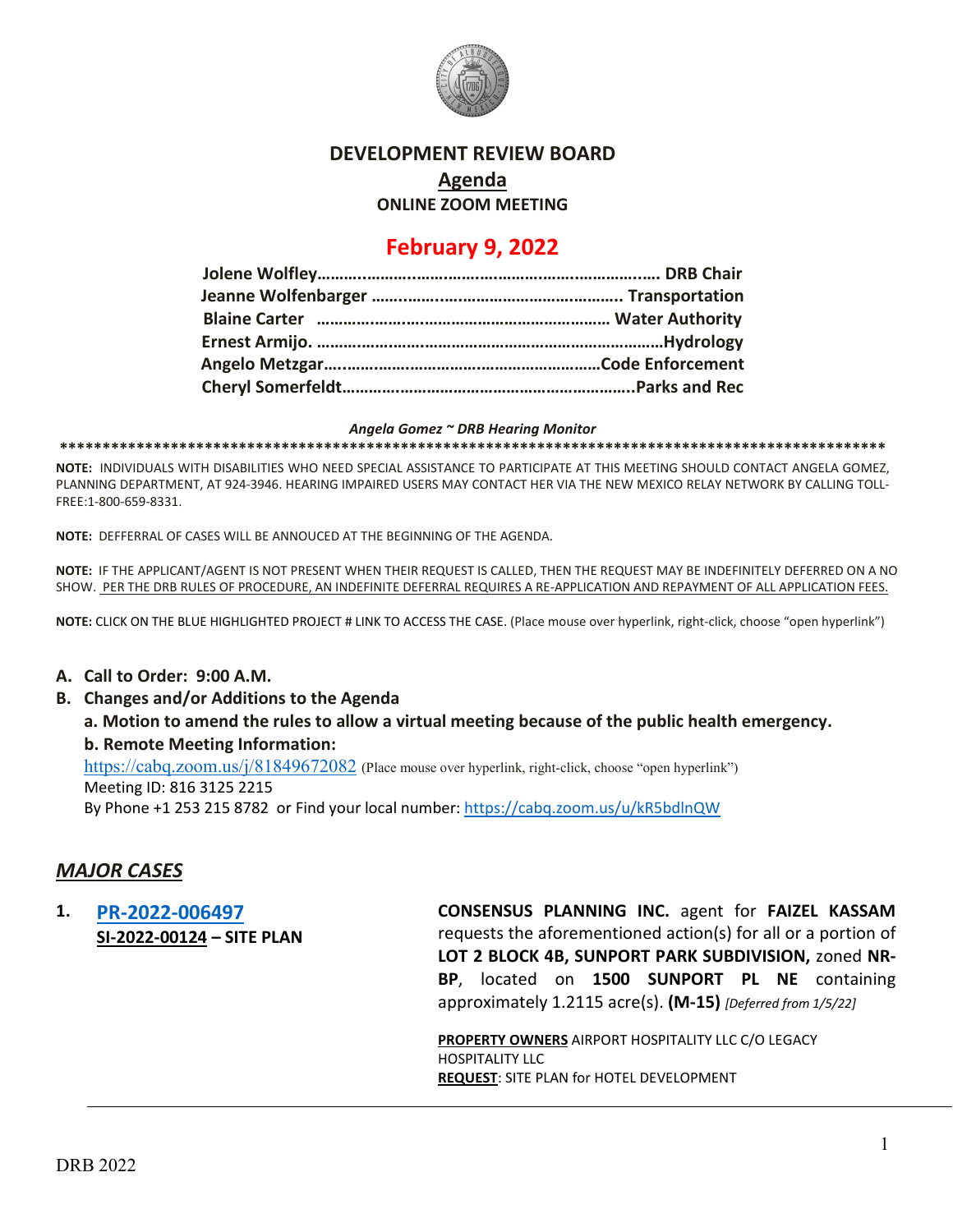**2.**

**[PR-2021-005573](http://data.cabq.gov/government/planning/DRB/PR-2021-005573/DRB%20Submittals/) IDO 2020 SI-2021-01482 – SITE PLAN**

**DEKKER/PERICH/SABATINI – WILL GLEASON** agent for **NETFLIX STUDIOS, LLC, KENNETH FALCON** requests the aforementioned action(s) for all or a portion of: **TRACTS 22- A, 22-B,22-C, 26, N, O, Q-1, Q-2, Q-3, OS-7, R, 17, A-1-A-6, MESA DEL SOL INNOVATION PARK I & II** zoned **PC**, located on **UNIVERSITY BLVD between EASTMAN CROSSING and MESA DEL SOL** containing approximately **162.784** acre(s).

**(R-16)** *[Deferred from 9/29/21, 10/20/21, 11/3/21, 11/17/21, 12/1/21, 1/5/22, 1/26/22]*

**PROPERTY OWNERS**: CITY OF ALBUQUERQUE, MDS INVESTMENTS **REQUEST**: AN APPROXIMATELY 117.53 ACRE EXPANSION OF THE EXSITING ALBUQUERQUE STUDIOS CAMPUS INCLUDING A NEW PRODUCITON OFFICE, MILL BUILDING AND PRODUCTION SUPPORT SPACES.

**3.**

**[PR-2021-005573](http://data.cabq.gov/government/planning/DRB/PR-2021-005573/DRB%20Submittals/) IDO 2020 SD-2021-00171 – PRELIMINARY PLAT SD-2021-00172 – VACATION OF PUBLIC EASEMENT-22' Public Pedestrian Access SD-2021-00174 – VACATION OF PUBLIC EASEMENT-10' PUE SD-2021-00175 – VACATION OF PUBLIC EASEMENT-30' Public Waterline SD-2021-00176 - VACATION OF PUBLICEASEMENT-40' PNM SD-2021-00177 - VACATION OF PUBLICEASEMENT-Pedestrian access and Drainage SD-2021-00178 - VACATION OF PRIVATE EASEMENT-Private Drainage SD-2021-00179 - VACATION OF PUBLICEASEMENT-Public Waterline studio SD-2021-00180 - VACATION OF PRIVATE EASEMENT-Private access- ABCWUA SD-2021-00181** - **VACATION OF PRIVATE -EASEMENT- Private access-ABCWUA**

**BOHANNAN HUSTON INC.** agent for **NETFLIX STUDIOS, LLC, KENNETH FALCON** requests the aforementioned action(s) for all or a portion of: **TRACTS 22-A,22-B,22-C, 26, N, O, Q-1, Q-2, Q-3, OS-7, R, 17, A-1-A-6, MESA DEL SOL INNOVATION PARK I & II** zoned **PC**, located on **5650 UNIVERSITY BLVD SE** containing approximately **162.78** acre(s). **(R-16)** *[Deferred from 9/29/21, 10/20/21, 11/3/21, 11/17/21, 12/1/21, 1/5/22, 1/26/22, 2/2/22]*

**PROPERTY OWNERS**: CITY OF ALBUQUERQUE, MDS INVESTMENTS **REQUEST**: PRELIMINARY PLAT, VACATIONS OF PRIVATE EASEMENT, VACATIONS OF PUBLIC EASEMENT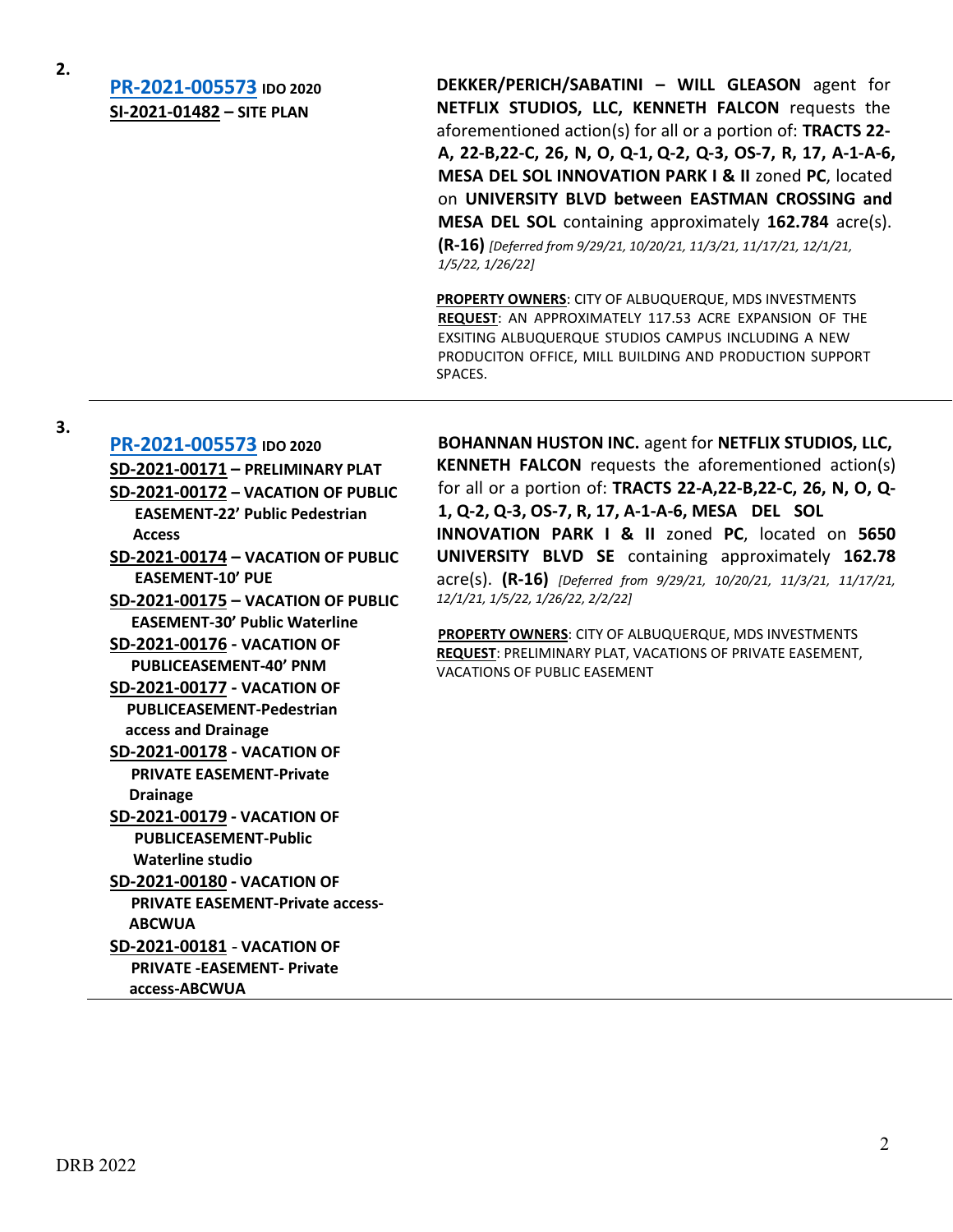#### **4. [PR-2021-004968](http://data.cabq.gov/government/planning/DRB/PR-2021-004968/DRB%20Submittals/PR-2021-004968_Jan_5_2022_(PP,%20TDSW,%20Waiver%20x3)/Original%20Application/0000Digital%20Submittal_12-10-2021%20(1).pdf)**

**Sketch plat 1-27-2021**

**SD-2021-00260 – PRELIMINARY PLAT VA-2021-00453 – WAIVER TO STREET FACING REAR YARD VA-2021-00455 – TEMPORARY DEFERRALOF SIDEWALK VA-2021-00452 – SIDEWALK WAIVER VA-2021-00454 – WAIVER TO BLOCK LENGTH**

**BOHANNAN HUSTON, INC.** agent for **ELK HAVEN** requests the aforementioned action(s) for all or a portion of: **TRACT B-1 & B-2, LA CUENTISTA SUBDIVISION** zoned **R-ML**, located on **ROSA PARKS RD NW between UNSER BLVD NW and KIMMICK DR NW** containing approximately **59.0**  acre(s). **(C-10)** *[Deferred from 1/5/22]*

**PROPERTY OWNERS**: ELK HAVEN LLC **REQUEST**: PRELIMINARY PLAT AND ASSOCIATED WAIVER

*\*\*AGENT REQUESTS DEFERRAL TO MARCH 30TH, 2022.*

**5.**

#### **[PR-2021-005628](http://data.cabq.gov/government/planning/DRB/PR-2021-005628/DRB%20Submittals/) IDO 2020 SD-2021-00214 – PRELIMINARY PLAT**

**BOHANNAN HUSTON INC.** agent for **MDS INVESTMENTS, LLC** requests the aforementioned action(s) for all or a portion of: **TRACT A-1-A-1-A, MESA DEL SOL INNOVATION PARK** zoned **PC**, located on **UNIVERSITY BLVD SE between STRYKER RD and UNIVERSITY BLVD** containing approximately **1598.6338** acre(s). **(R-14, S-14- 17, T-15-17)** *[Deferred from 11/17/21, 12/8/21, 12/15/21, 1/5/22, 1/12/22, 2/2/22]*

**PROPERTY OWNERS**: MDS INVESTMENTS, LLC

**REQUEST**: PRELIMINARY PLAT AND BULK LAND PLAT FOR FUTURE TRACT N AND THE RE-PLAT OF TRACT A-1-A1-A TO DEDICATE RIGHT OF WAY FOR MESA DEL SOL TOWN CENTER.

**6.**

**[PR-2020-004138](http://data.cabq.gov/government/planning/DRB/PR-2020-004138/DRB%20Submittals/) IDO 2019 SD-2021-00151 – PRELIMINARY PLAT Sketch plat 3-10-2021**

**HUITT-ZOLLARS INC. – SCOTT EDDINGS** agent for **QUESTA DEL ORO, LLC – TIM MCNANEY** requests the aforementioned action(s) for all or a portion of: **TRACT 3 & A-1-A-4, MESA DEL SOL INNOVATION PARK** zoned **PC**, located between **SAGAN LOOP and DE KOONING LOOP** containing approximately **22.0366** acre(s). **(R-15)** *{Deferred from 8/11/21, 9/15/21, 9/29/21, 10/20/21, 11/3/21, 11/17/21, 12/15/21, 1/5/22, 1/26/22]*

**PROPERTY OWNERS**: QUESTA DEL ORO LLC / MDS INVESTMENTS **REQUEST**: SINGLE FAMILY RESIDENTIAL SUBDIVISION ON TRACT A-1-A-3. TRACT A-1-A-4 SPLIT FOR EXTENSION OF DEIKENBORN DRIVE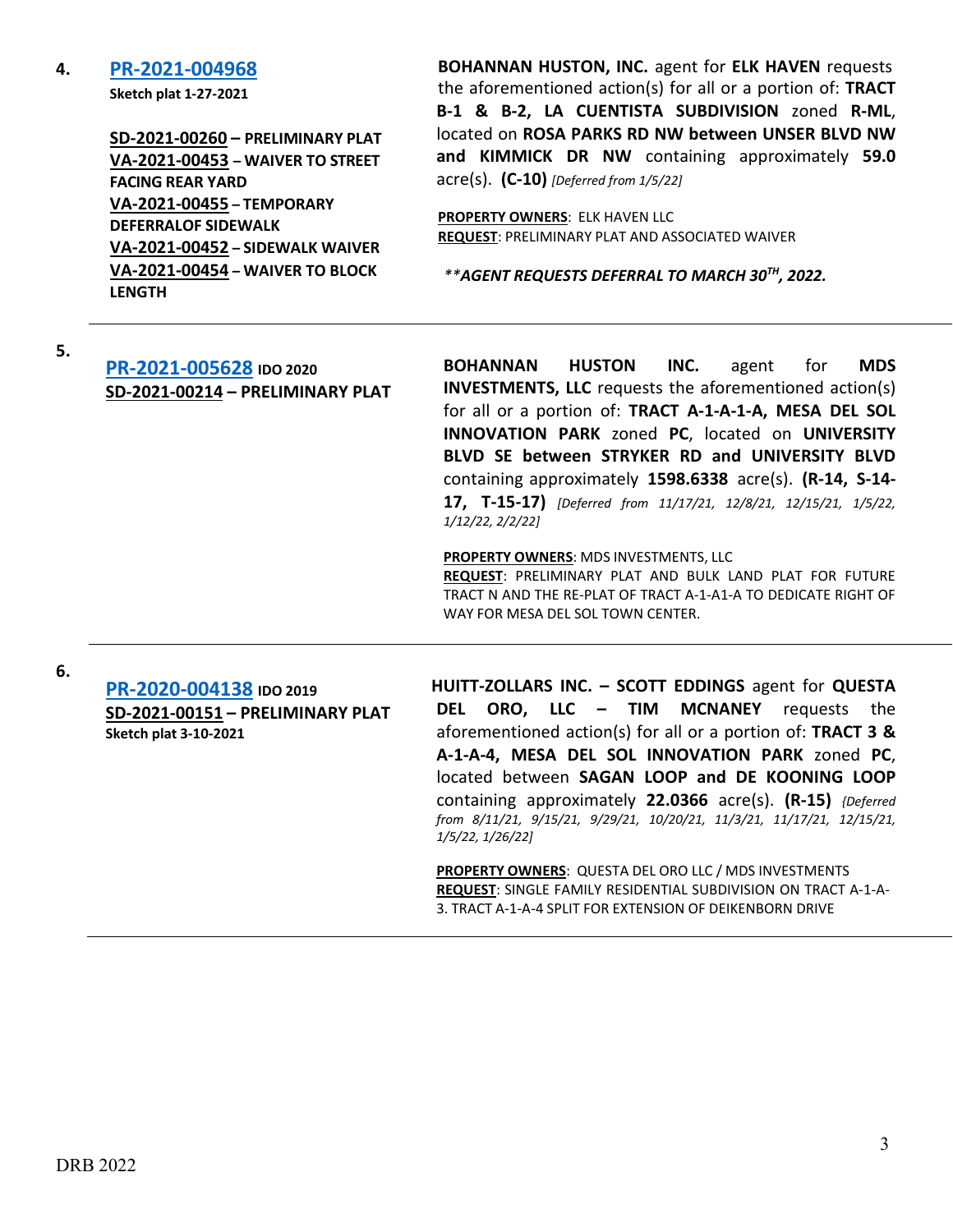| 7.  | PR-2019-002402<br>SI-2021-002080 - SITE PLAN                                | <b>BOWMAN</b><br><b>CONSULTING</b><br><b>GROUP</b><br>the<br>requests<br>aforementioned action(s) for all or a portion of: LOT 12,<br>UNIT 5, AVALON SUBDIVISION zoned NR-BP, located on<br>98TH containing approximately 1.46 acre(s). (K-9) [Deferred]<br>from 1/5/22, 1/12/22]<br><b>PROPERTY OWNERS: KEVIN MATTSON-RS BLUEWATER LLC</b><br>REQUEST: DRB SITE PLAN FOR DRIVE THRU RESTAURANT                                                                                                                                                                                                                                                                                                                                |
|-----|-----------------------------------------------------------------------------|--------------------------------------------------------------------------------------------------------------------------------------------------------------------------------------------------------------------------------------------------------------------------------------------------------------------------------------------------------------------------------------------------------------------------------------------------------------------------------------------------------------------------------------------------------------------------------------------------------------------------------------------------------------------------------------------------------------------------------|
| 8.  | PR-2021-005904<br>SD-2021-00263 - VACATION OF RIGHT-<br><b>OF-WAY</b>       | DAVID MOYA requests the aforementioned action(s) for all<br>or a portion of: LOTS 19 THRU 27 BLOCK 10, ORIGINAL<br>TOWNSITE OF WESTLAND zoned MX-M, located on the<br>SOUTH EAST CORNER OF 98TH ST AND CENTRAL containing<br>approximately 0.11 acre(s). (K-9) [Deferred from 1/26/22]<br>PROPERTY OWNERS: DAVID MOYA<br>REQUEST: VACATION OF EXISTING NORTH HALF OF ALLEY BEHIND<br>GRANDVIEW MOTEL AT 98TH AND CENTRAL                                                                                                                                                                                                                                                                                                       |
| 9.  | Project #PR-2019-002277- IDO 2018<br>(1002962)<br>SI-2019-00246 - SITE PLAN | RESPEC agent(s) for RAINBOW PASEO, LLC request(s) the<br>aforementioned action(s) for all or a portion of TRACT A<br>PLAT OF TRACTS A, B AND C CANTATA AT THE TRAILS UNIT<br>2 (BEING A REPLAT OF TRACT OS-4 THE TRAILS UNIT 2 &<br>TRACT A TAOS AT THE TRAILS UNIT 2), zoned R-ML, located<br>on OAKRIDGE ST NW between OAKRIDGE ST NW and TREE<br><b>LINE AVE NW</b> , containing approximately $3.26$ acre(s). $(C-9)$<br>[Deferred from 8/15/19, 10/9/19, 12/4/19, 2/5/20, 3/4/20, 4/15/20, 6/3/20,<br>8/5/20], 9/30/20, 10/14/20, 12/16/20, 2/24/21, 4/21/21, 6/23/21, 8/25/21,<br>10/6/21, 10/20/21, 11/10/21, 12/8/21, 1/26/22]]<br><b>PROPERTY OWNERS: RV LOOP LLC</b><br><b>REQUEST: 52 UNIT TOWNHOME DEVELOPMENT</b> |
| 10. | PR-2021-006336<br>SI-2021-02091 - SITE PLAN                                 | TIERRA WEST, LLC - VINCE CARRICA agent for DENNIS<br><b>ROMERO</b> requests the aforementioned action(s) for all or a<br>portion of: LOT 1, BLOCK 3 TOWN OF ATRISCO GRANT<br>zoned NR-BP, located on 10320 CENTRAL AVE SW between<br><b>CENTRAL AVE and SUNSET GARDENS</b> containing<br>approximately 4.0 $\arccos 0$ . (L-08) [Deferred from 1/5/22, 1/19/22,<br>1/26/22<br><b>PROPERTY OWNERS: DENNIS ROMERO</b><br><b>REQUEST: DRB SITE PLAN FOR SELF STORAGE FACILITY</b>                                                                                                                                                                                                                                                 |

## *MINOR CASES*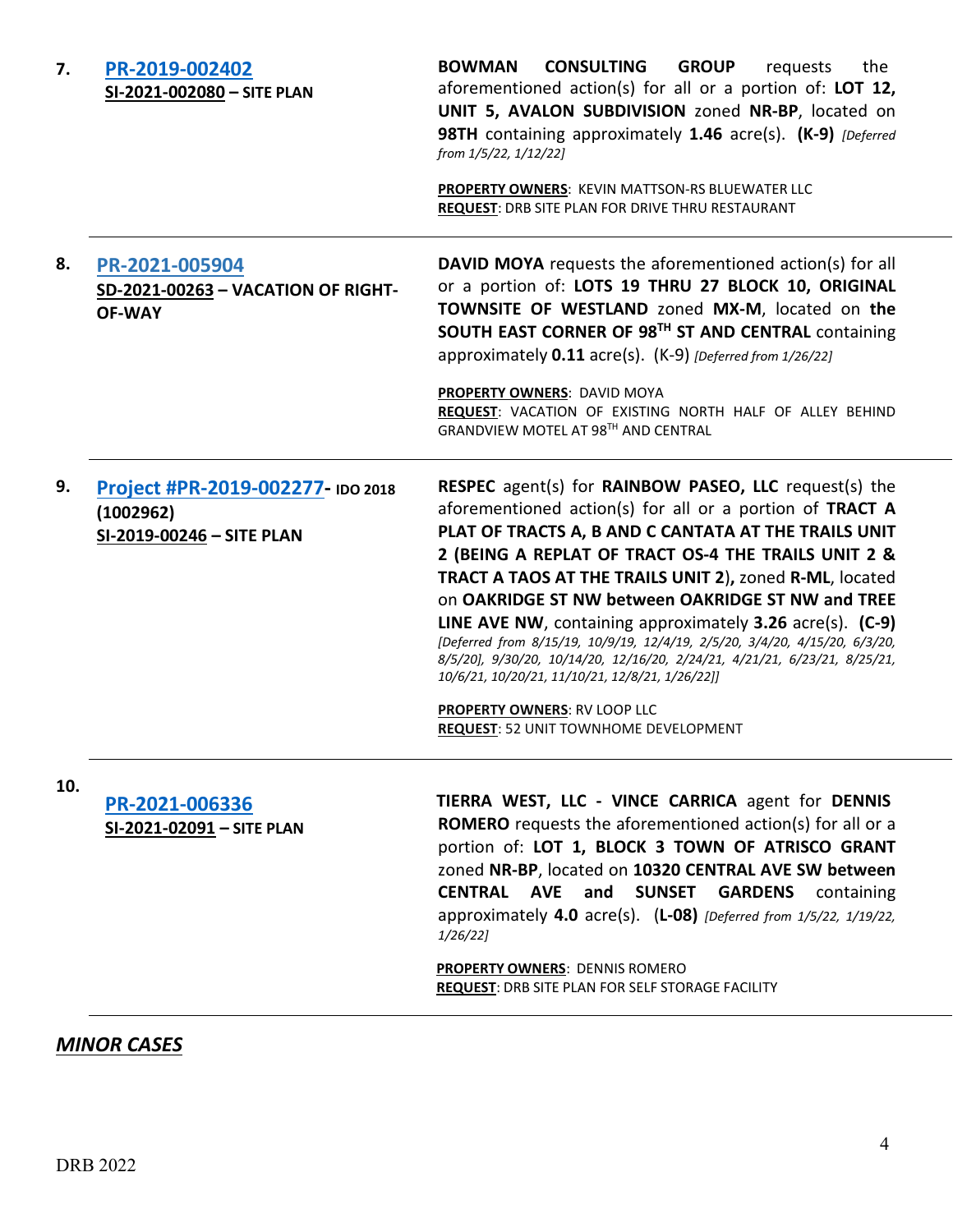#### **INFRASTRUCTURE IMPROVEMENTS**

**AGREEMENT**

**SD-2022-00012 – EXTENSION OF** 

**11. [PR-2018-001401](http://data.cabq.gov/government/planning/DRB/PR-2018-001401/DRB%20Submittals/)**

**MARK GOODWIN & ASSOCIATE, PA** agent for **98TH ST LLC** requests the aforementioned action(s) for all or a portion of: **TRACT 34D-A, LOS DIAMANTES** zoned **PD**, located on **98th ST between BLAKE RD and DENNIS CHAVEZ** containing approximately 25.1635 acre(s). **(N-9)**

**PROPERTY OWNERS: 98th Street LLC REQUEST**: EXTENSION FOR IIA B-2, STORM DRAIN LOCATED IN 98TH ST

# **12. [PR-2019-002063](http://data.cabq.gov/government/planning/DRB/PR-2019-002063/DRB%20Submittals/) SD-2021-00261 – FINAL PLAT**

**MARK GOODWIN & ASSOCIATES, PA** agent for **BOKAY CONSTRUCTION, INC.** requests the aforementioned action(s) for all or a portion of: **LOT 1-PA THRU 31-P1, SAGE RANCH** zoned **R-T**, located on **SAGE RANCH COURT between SAGE RANCH RD and BENAVIDEZ RD** containing approximately **3.7742** acre(s). **(M-9)** *[Deferred from 1/5/2, 1/12/22, 1/19/22]*

**PROPERTY OWNERS**: WESTWAY HOMES **REQUEST**: FINAL PLAT APPROVAL FOR SAGE RANCH SUBDIVISION

#### *SKETCH PLATS*

**13. [PR-2022-006568](http://data.cabq.gov/government/planning/DRB/) PS-2022-00011 – SKETCH PLAT THE GROUP/RON HENSLEY** agent for **CLEARBROOK INVESTMENTS INC.** requests the aforementioned action(s) for all or a portion of: **LOTS 4 & 5 UNIT 3 TRACT 3, NORTH ALBUQUERQUE ACRES** zoned **R1-C**, **located on WILSHIRE AVE NE between HOLBROOK and VENTURA** containing approximately 1.7 acre(s). (C-20) **PROPERTY OWNERS**: AL-SABASSI ABDUL FATTAH **REQUEST**: CREATE 4 LOTS FROM 2 EXISTING LOTS **14. [PR-2021-005692](http://data.cabq.gov/government/planning/DRB/) PS-2022-00012 – SKETCH PLAT CSI – CARTESIAN SURVEYS, INC.** agent for **THOMAS M. SALAS AND THERESA M. SALAS TRUST UTA** requests the aforementioned action(s) for all or a portion of: **LOTS 21, 22 AND 24-A, BLOCK 24, BUENA VENTURA** zoned **MX-L**, **located at 301 EUBANK BLVD NE between CHICO RD NE and COPPER AVE NE** containing approximately 0.6498 acre(s). (K-20) **PROPERTY OWNERS**: SALAS THOMAS M & THERESA M TRUSTEES SALAS TRUST UTA